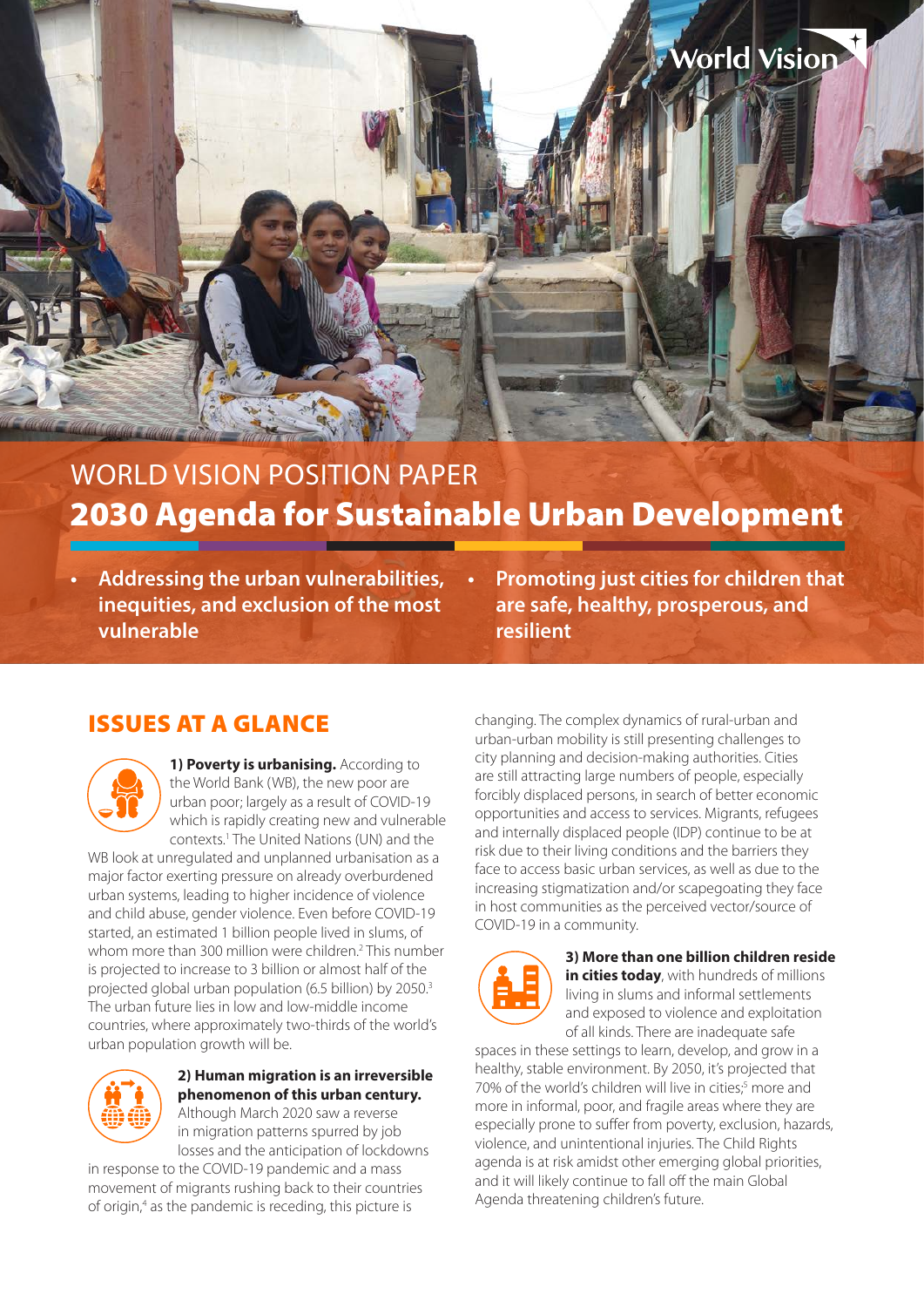



### **4) Inequality and exclusion proliferate in cities, at the expense of sustainable development that delivers for all**. Many urban dwellers face challenges in

accessing their rights and entitlements to urban services and livelihood opportunities, impacting their ability to fully participate as city residents. The 'urban advantage' – the notion that proximity to services, higher incomes, and better infrastructure improves urban residents' lives – is not presented equally to all children, youth and their families in cities. The urban poor continue to be excluded due to political, social, cultural, or economic factors. UNICEF research reveals that in multiple countries with rapidly growing urban populations, intraurban disparities can be so great that many of the most disadvantaged and vulnerable children in urban areas fare worse than the poorest children in rural areas of their countries in key child well-being indicators including child mortality and primary school completion.<sup>6</sup>



### **5) Urban conflict, violence, and**  fragility are increasing. Hostilities and armed conflict are increasingly occurring in cities and highly populated urban areas, making life worse for children

living in towns and cities in conflict zones and violent areas. Children's homes, schools, and playgrounds are becoming battlefields as a result of urban warfare. More children are separated from parents and live in broken families (single headed or child headed households, in care of grandparents or other relatives), dropping out of school, and suffering trauma and health issues as a result of urban conflict and violence. The rights of children, especially from migrant groups, often go unrecognised, and the voices of children and youth are often excluded from key city decision making processes. Urban crises have the potential of long-lasting implications that go beyond the countries/cities involved. The Russian war on Ukraine is shifting the geopolitical landscape and will challenge progress on COVID-19 recovery, climate change and addressing conflicts globally. Risk of humanitarian funding falling short in many conflicts amidst growing humanitarian needs continues to be imminent.



### **6) Climate deterioration is impacting**

**cities.** Cities are a key contributor to climate change, with urban activities accounting for the majority (nearly 70%) of greenhouse gas emissions.<sup>7</sup> At the

same time, they have a critical role to play in developing and executing solutions to this growing crisis. Due to the growing concentration of people and industries in lowlying coastal zones and other areas, the vulnerabilities of cities and their populations is rising. Often, urban dwellers with the lowest incomes, living in informal settlements, are most exposed to these hazards. Climate change has also been exacerbating urban displacement, migration and a wider range of environmental issues such as pollution, overuse of water resources, deforestation all of which contribute to physical loss of land and reduces viability of natural resource dependent livelihoods such as agriculture where the majority of the poorer populations work. Climate change is also the reason for exacerbating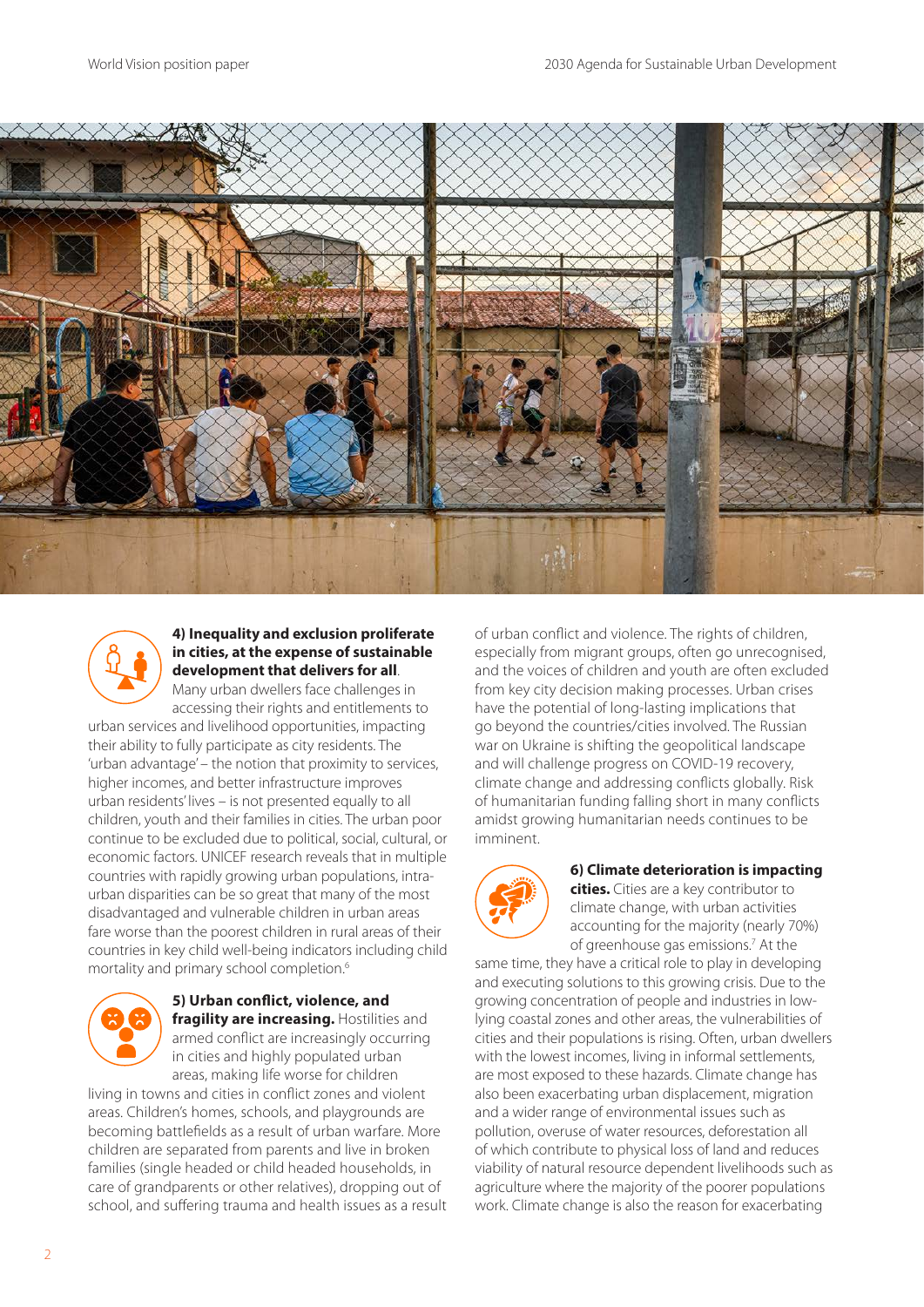existing emergencies such as natural disasters. Some countries will be more affected than others, for example, according to C40, "70% of cities are already dealing with the effects of climate change, and nearly all are at risk. Over 90% of all urban areas are coastal, putting most cities on earth at risk of flooding from rising sea levels and powerful storms."[8](#page-5-0)



### **7) COVID-19 has put cities on the frontline of the pandemic and revealed structural inequalities.** It has highlighted how population density

when combined with extreme poverty, informality and marginalisation, leads to the creation of urban hotspots of acute vulnerability and compounded crises for the urban poor. The COVID-19 crisis presented the humanitarian sector with new issues. The pandemic has pushed some WV offices with no urban programming experience to respond in cities and other urban areas due to fast spreading especially in urban hotspots such as low-income urban neighbourhoods, urban slums and informal settlements. In those contexts, issues like predisposition to health risks, dependence on informal services (from healthcare to education and social services) and on daily earning requiring massive movement, including to informal markets, meant that COVID-19 containment measures impacted all aspects of lives of urban hotspots residents putting them at higher risks than their counterparts in more affluent urban and periurban areas. Further, the harmful effects and secondary impacts of this pandemic are not distributed equally. The negative effects are expected to be most damaging for children in the poorest countries, and in the most vulnerable neighbourhoods, and for those in already disadvantaged or in fragile settings such as slums and informal settlements.



# LEARNING FROM OUR PROGRAMMING

World Vision's global mission and vision is for every child, including those living in urban and urban fragile contexts, to experience life in all its fullness. In 2008, World Vision launched an action research and learning initiative to respond and adapt to growing urbanisation and its negative impacts on the most vulnerable children, their families, and communities. The research investigated the relevance of our development models and frameworks and our ability to contribute to realisation of the Convention of the Rights of the Child in urban settings in six cities. Through this learning and research, we confirmed that children are the first casualties of urban poverty. Child vulnerability in urban contexts is concentrated in fragile pockets of the city, mainly in the periphery, in slums and informal settlements. Many children and families living in urban slums and lowincome neighbourhoods of developing, fragile and/ or conflict-affected countries are far from realising their rights to adequate shelter and access to basic services, including quality education, health, and sanitation, or in taking part in the opportunities that urbanisation offers. World Vision found that a large number of children in fragile pockets of the city are not included in city planning and budgeting processes. These issues need to be tackled and addressed during the implementation of *the New Urban Agenda* and SDG 11*.* As a result of our research and to achieve this agenda, World Vision developed an Urban Programme Approach called *[Cities for Children](https://www.wvi.org/urban-programmes/cities-children-framework)* that seeks to address urban vulnerabilities, rising inequalities, and exclusion faced by the most marginalised, living in the fragile pockets of the city. This approach is now rolled out across the organization. By 2025, all existing and new urban programmes in World Vision will be aligned with this approach. As per the recently published urban [programming capacity overview](https://www.wvi.org/publications/world-visions-urban-programming-capacity-overview) (June 2022), currently 257 programmes across 46 country offices are categorised as urban or peri-urban in both stable and fragile settings. The global urban programming team is engaging with 30+ country offices to continue to learn from practice and refine our approach.

Through our years of research and learning from our urban programmes, we have learned that:

- 1. Cities and towns are engines of power, growth and technology–they are seen as positive signs of development and opportunity. Although this has provided opportunity and success for many, it is also **leaving a vast population behind**, resulting in the growth of slums and informal settlements.
- 2. Children living in urban slums, on precarious sites such as along drains, near landfills, or on low-lying land, in chronic poverty, and with little access to basic urban services (e.g., healthcare, education), are highly vulnerable to slow-onset disasters. They are frequently exposed to physical hazards, such as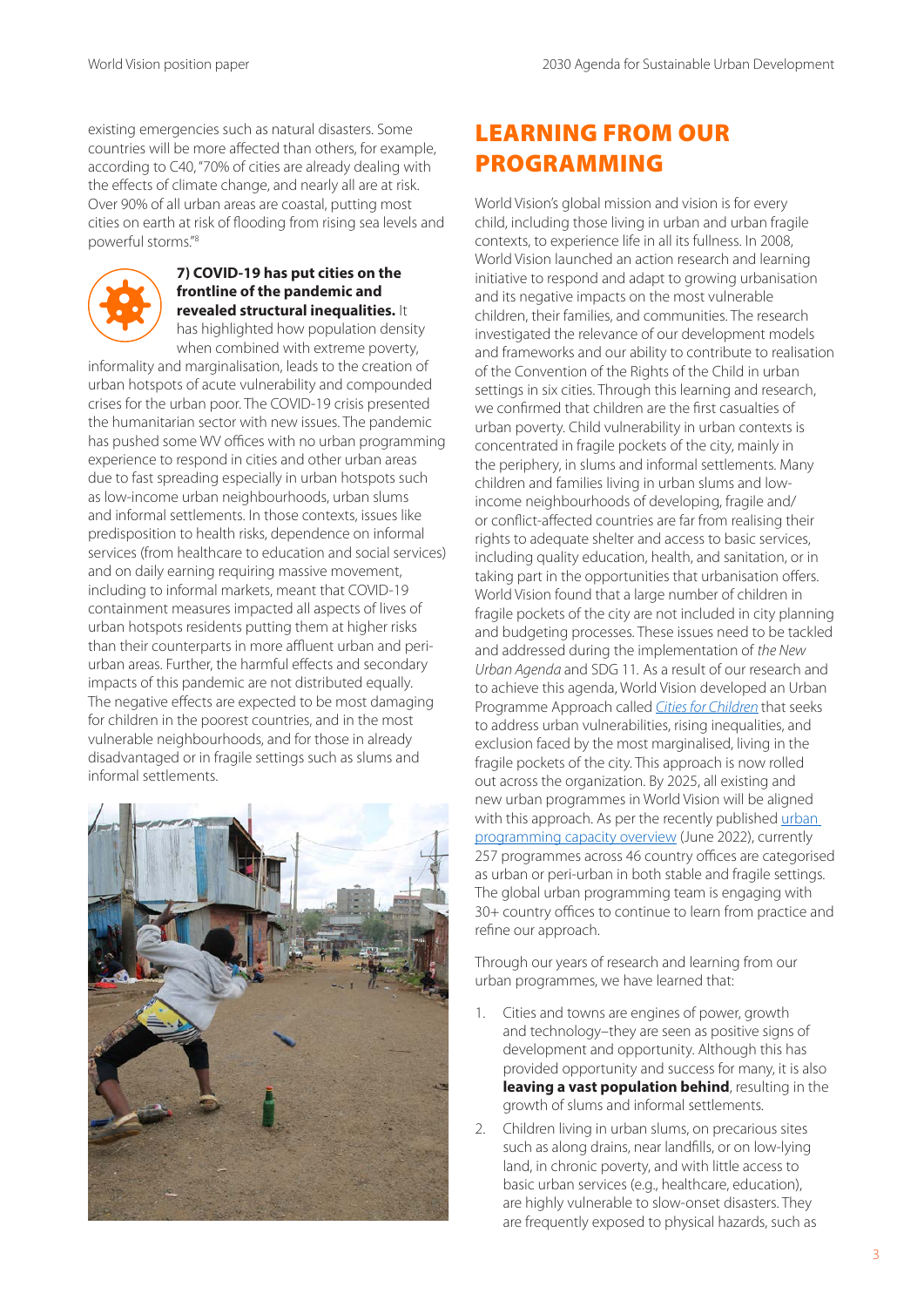polluted water, open sewer systems, lack of local safe play areas, or cultural facilities, and overcrowding, all of which severely restricts their independent mobility and opportunities for play and recreation, while increasing their exposure to hazards, violence, and unintentional injuries. **Among urban children, some groups are more vulnerable than others**, particularly migrant, stateless, displaced and refugee children, children living in informal housing, children living and working in the streets, children recruited by gangs or armed groups, disabled children, and child laborers. This is to a great extent caused by the lack of adequate protective mechanisms and poor public service governance in the surrounding physical, socio-economic, and politico-legal environment.

- 3. Migration across the rural-urban continuum is playing an important role in driving complexity due to human mobility and the shift to cities is a global phenomenon. **Most city governments and local institutions are not prepared to deal with the realities of migration, be it voluntary or forced**. Planning and policy responses do not seek out and incorporate the voices of migrants, refugees and the stateless or the unique needs and vulnerabilities of children in these groups. Poor families are attracted and seek to access the possible opportunities cities offer, which at times has resulted in inflows of unaccompanied children and youth. Informal groups, like faith communities and grassroot organisations, are stepping up and taking on the challenge of addressing the emerging urgent needs and responding to the most vulnerable groups.
- 4. Without adequate protection, support networks, and information on their new environment, children and youth are more vulnerable to exploitation, such as child labour and trafficking. Trapped in fragile pockets of cities, **children suffer terrible violations of their basic human rights**; lack access to services; live in overcrowded spaces or on streets contaminated with garbage and dangerous waste; lack safe public

spaces to play; and are vulnerable to crime, violence, abuse, and exploitation.

- 5. **There is a lack of accurate and disaggregated data** (by age, sex, ethnicity, etc.) at neighbourhood and city levels to inform city planning, resourcing, and delivery of basic urban services. While migration internally and across borders continues to re-shape the social and demographic profile of cities, the limited information available or capacity to gather this information at the local policy and planning unit level leaves officials unable to meet needs. Data on children's well-being and extreme poverty that is experienced in urban slum communities can be obscured by the relative affluence of their neighbouring communities.
- 6. The traditional notion of **community does not exist** due to continuous movement of individuals and groups in urban areas. People belong to several communities not just a community of place; such as communities of interest, practice and culture. Diversity in cities often leads to a decreased sense of community and belonging. Tensions often rise over resources and opportunities. In cases where cities are hosting displaced or migrant groups, the latter end up living in informal areas, slums and lowincome neighbourhoods at close proximity to host communities, contributing to increased tension and competition over resources.
- 7. Urban environments are volatile and ever changing. People, power structures, resources, and policies continuously change in the city. **Multi-sectoral strategic partnerships are required** to effectively deal with complex issues in the city and to advocate for sustained change through policy reform involving government and multiple stakeholders. Faith institutions are viable, stable partners in city programmes, especially in fragile cities where local and city governments are not functional or simply do not exist.

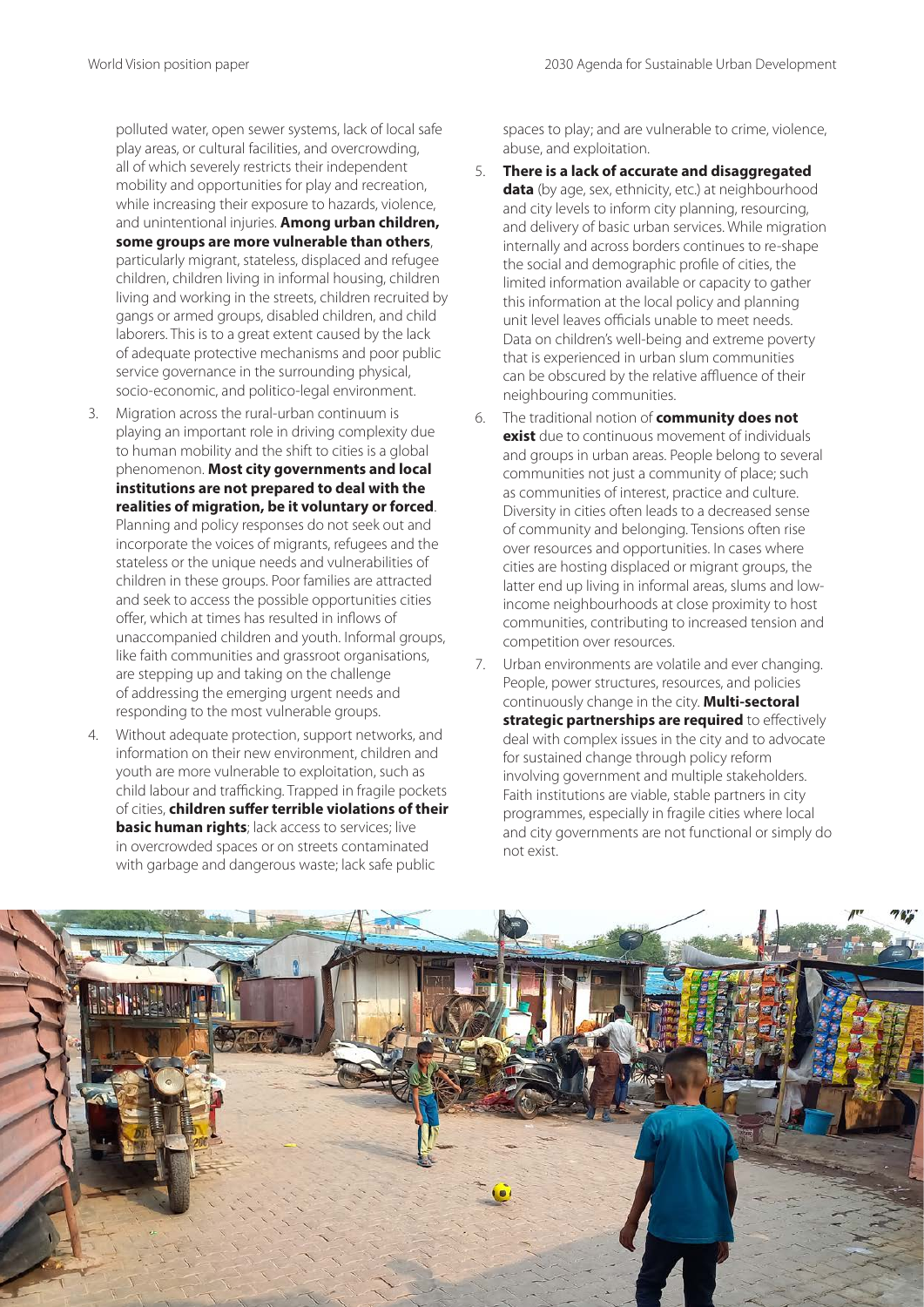## WORLD VISION'S RECOMMENDATIONS

World Vision believes that every child and youth should grow up in a fair, just, and socially cohesive city; cared for and protected from violence; with equal opportunity to grow, learn, and contribute to shaping future cities. Children and youth must be recognised as key resources and agents of change and provided opportunities to meaningfully engage in local, national, regional, and global decision-making processes; including in the planning and design of the cities where they live. Children and youth can drive social, political, technological, and economic transformation in cities, as knowledge bearers of their local contexts, and as such should be considered more than mere beneficiaries. They should be acknowledged among key urban actors and included in partnerships formed to shape city development at the policy and programming levels.

To achieve the 2030 Agenda and leave no one behind, based on our extensive experience working with children, youth and families and partners in both fragile and stable urban contexts, World Vision recommends that local and national governments, donors, and civil society organisations work together in urban contexts to:



### **1. Protect the most vulnerable children, especially from abuse and exploitation.** Children, especially from migrant groups, become the first casualty of urban poverty and marginalization falling

victims to abuse, exploitation and violence. Some of the common manifestations that occur in informal, unplanned settlements in or near cities are child labour, trafficking and criminal gang violence. Evidence based solutions, adequate financial resources and better budget allocations are needed to end violence against children and create healthy and protective environments for children, especially in fragile, violence- and conflict-affected contexts and humanitarian emergencies. This should be done through building partnerships across multiple levels, including with businesses and the private sector to end child labour and trafficking by creating decent employment opportunities for youth and adults, inclusive of new migrants, internally displaced persons, and refugees in cities and engaging with faith actors who are often vital service providers with strong knowledge of local vulnerabilities and with significant political, social and cultural influence.



### **2. Improve access to equitable, quality, and ethically provided urban public services, safe spaces, and a healthy, stable built environment where children and youth can live,**

**learn, develop, and thrive.** Lack of proper planning (especially in informal areas), child-friendly public spaces, and green areas force children to play in dangerous areas. Inadequate housing space to accommodate rapidly increasing populations can lead to lagging dense and

fragmented neighbourhoods, neglected with poor infrastructure, overcrowded housing, economic and geographic exclusion (no roads or transport), crime, violence, and micro-politics. Many newly arrived migrants, internally displaced people, and refugees of all ages face challenges in accessing their rights and entitlements to urban services and opportunities, which impacts their ability to fully participate in urban life.



**3. Based on strong and continuous context analysis, design urban interventions that promote social cohesion among city residents to establish collective actions,** 

**address social tensions and drivers of fragility, build bridges between diverse groups sharing the same geographical boundaries, and create more inclusive cities.** The notion of a cohesive community is a challenge and urban development interventions can only be sustainable if they build a sense of community and strengthen social cohesion. While the incredible density and diversity of the urban socio-cultural fabric can contribute enormous human and cultural capital to cities, trust and solidarity is often lacking among its urban residents; fundamental for maintaining cohesive and strongly networked communities. This is particularly important in fragile cities where the social contract between urban residents and their governing bodies is broken. In many urban contexts, churches and other faith communities are some of their most important partners, as they are often among the most effective promoters of social cohesion and joint action for the most vulnerable in urban environments.



**4. Enhance knowledge building and support participatory urban governance by promoting the inclusion of marginalised and vulnerable voices in decision-making** 

**processes, particularly new migrants, the displaced and refugees, undocumented 'invisible' urban populations, and especially children and youth. T**he issue of gaps in formal data on urban poverty is often due to the challenges posed by the urban distinctive. Children and youth are cognizant of the issues and challenges of the contexts they live in. They bring diverse perspectives and solutions on key issues relevant to sustainable urban development to inform local, national, regional as well as global policies. Governments (at local and national levels) need to ensure children and youth are given the space and tools, including through the use of technology, to advocate for their rights, needs, and views. This can be achieved by establishing permanent structures and platforms for dialogue with young people, especially the most marginalised and vulnerable among them. It is important that urban actors, including children and youth, collaborate in mutually beneficial cycles of information sharing, in order to become valuable knowledge assets for local decision-makers to support more inclusive and accurate policymaking and pro-poor interventions.